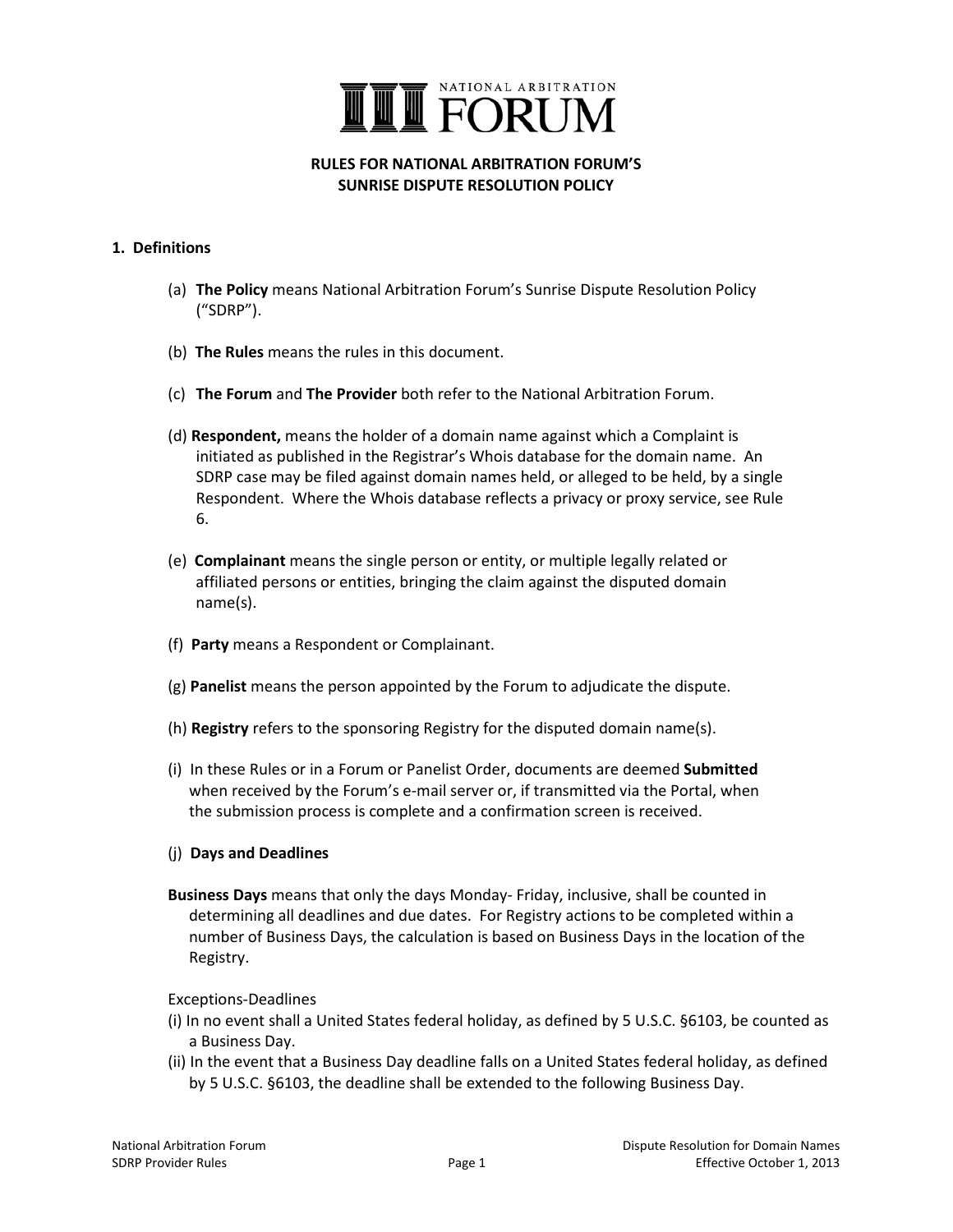**Calendar Days** means that all days, including weekends and international and national holidays, shall be counted in determining all deadlines and due dates.

### *Exceptions-Deadlines:*

(1) In the event that a deadline falls on a United States federal holiday, as defined by 5 U.S.C. §6103, the deadline shall be extended to the following Calendar Day. (2) In the event that a Calendar Day deadline falls on a Saturday or Sunday, the deadline shall be extended to the following Calendar Day.

### **2. Scope**

The Forum will apply the Policy and the Rules in effect at the time a complaint is Submitted. The Rules may be amended by the Forum in its sole discretion.

## **3. Communications**

(a) When forwarding a complaint electronically to the Respondent, it shall be the Provider's responsibility to:

(i) send written notice of the complaint, including the deadline for responding and links for accessing the Policy and Rules, as well as means of contacting the Provider, in electronic form to:

(1) the e-mail addresses for the registrant, including technical, administrative, and billing contacts, as listed in the publicly available Whois;

(2) any e-mail addresses for the registrant, including technical, administrative, and billing contacts, provided by the Registry or registrar to the Provider;

(3) any e-mail address the Respondent has notified the Provider it prefers and, to the extent practicable, to all other e-mail addresses provided to the Provider by Complainant under Rule 4;

- (4) the registrar; and
- (5) the Registry

#### and either

(ii) send the complaint, including any annexes, to the e-mail addresses specified in Rule 3(a)(i)(1-3);

or

(iii) provide the complaint, including any annexes, via an online portal, in which case the link and instructions for use shall accompany the notice in Rule 3(a)(i)(1-3).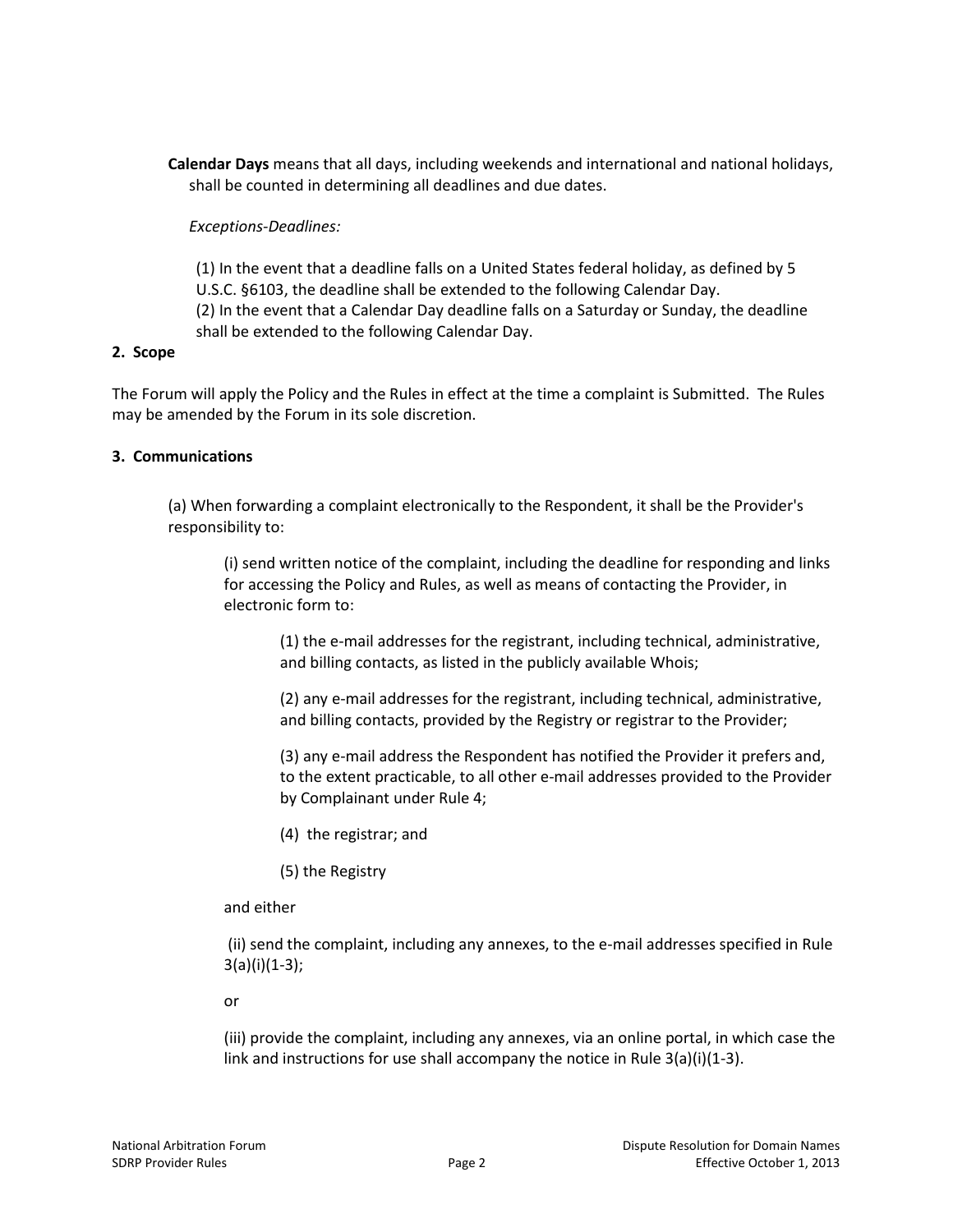(b) Any written communication to Complainant or Respondent provided for under these Rules shall be made electronically via the Internet, through e-mail or an online portal (a record of the transmissions being available).

- (c) Communications shall be made in English.
- (d) Either Party may update its contact details by notifying the Provider.
- (e) Once the case is commenced per Rule 5, any communication by
	- (i) a Panelist to any Party shall be sent by the Provider and copied to all Parties;
	- (ii) the Provider to any Party shall be copied to the other Party; and
	- (iii) a Party shall be copied to the other Party and the Provider, as the case may be.
- (f) The parties may communicate with the Forum case coordinator assigned to their proceeding by phone or e-mail.
- (g) Any request by a party for any type of action by the Forum or Panelist must be communicated in writing to the Forum and the opposing party(s).
- (h) No party may directly communicate with a Panelist.

(i) It shall be the responsibility of the sender to retain records of the fact and circumstances of sending, which shall be available for inspection by affected parties and for reporting purposes.

(j) In the event a Party sending a communication receives notification of non-delivery of the communication, the Party shall promptly notify the Provider of the circumstances of the notification. Further proceedings concerning the communication and any response shall be as directed by the Panelist (or the Provider).

## **4. The Complaint**

(a) Any person or entity may initiate an administrative proceeding by submitting a complaint, in English, in accordance with the Policy and these Rules.

(b) The complaint, including any annexes, shall be submitted in electronic form and shall:

(i) Request that the complaint be submitted for decision in accordance with the Policy and these Rules;

(ii) Provide the name, postal and e-mail addresses, and the telephone and telefax numbers of the Complainant and of any representative authorized to act for the Complainant in the administrative proceeding;

(iii) Specify the preferred e-mail address(es) the Complainant wishes the Provider and Respondent to use for case-related communication;

(iv) Provide the name of the Respondent (domain-name holder), and all information (including any postal and e-mail addresses and telephone and telefax numbers) known to Complainant regarding how to contact Respondent or any representative of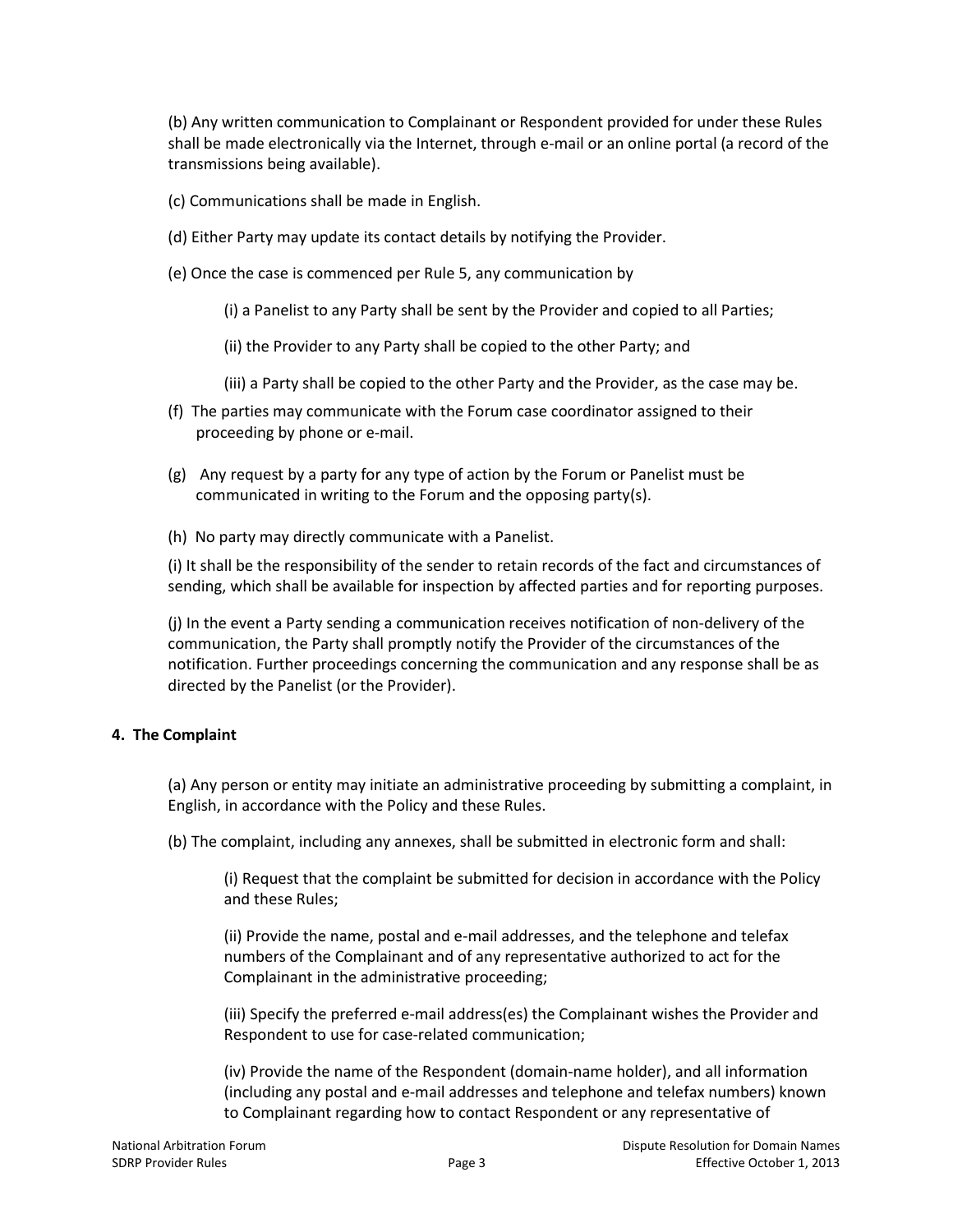Respondent, including contact information based on pre-complaint dealings, in sufficient detail to allow the Provider to send the complaint as described in Rule 3(a);

(v) Specify the domain name(s) that is/are the subject of the complaint (see limitations in Rule 4(c);

(vi) Identify the registrar with whom the domain name is registered at the time the complaint is filed;

(vii) Provide a statement of the grounds upon which the Complaint is based setting forth facts showing the Complainant is entitled to relief under Policy Para. 2. (The description should discuss all aspects of Policy Para. 2 that are applicable to the claim.)

(viii) Specify, in accordance with the Policy Para. 4, the remedies sought;

(ix) Identify any other legal proceedings that have been commenced or terminated in connection with or relating to any of the domain name(s) that are the subject of the complaint;

(x) Conclude with the following statement followed by the signature (in any electronic format) of the Complainant or its authorized representative:

"Complainant agrees that its claims and remedies concerning the registration of the domain name, the dispute, or the dispute's resolution shall be solely against the domain name holder and waives all such claims and remedies against (a) the dispute-resolution provider and Panelists, except in the case of deliberate wrongdoing, (b) the registrar, (c) the registry administrator, and (d) the Registry, their directors, officers, employees, and agents."

"Complainant certifies that the information contained in this complaint is to the best of Complainant's knowledge complete and accurate, that this complaint is not being presented for any improper purpose, such as to harass, and that the assertions in this complaint are warranted under these Rules and under applicable law, as it now exists or as it may be extended by a good-faith and reasonable argument."; and

(xi) Annex any documentary or other evidence, together with a schedule indexing such evidence. See Policy Para. 3 for required evidence.

(c) The complaint may relate to more than one domain name, provided the following apply:

- (i) The domain names are registered in the same TLD
- (ii) The domain names were registered by, and are still held by, the same Sunrise registrant; and
- (iii) The evidence needed to support the Policy Para. 2 allegations applies to all of the disputed domain names.
- (d) The complaint must be accompanied by the appropriate fee as listed in Rule 19.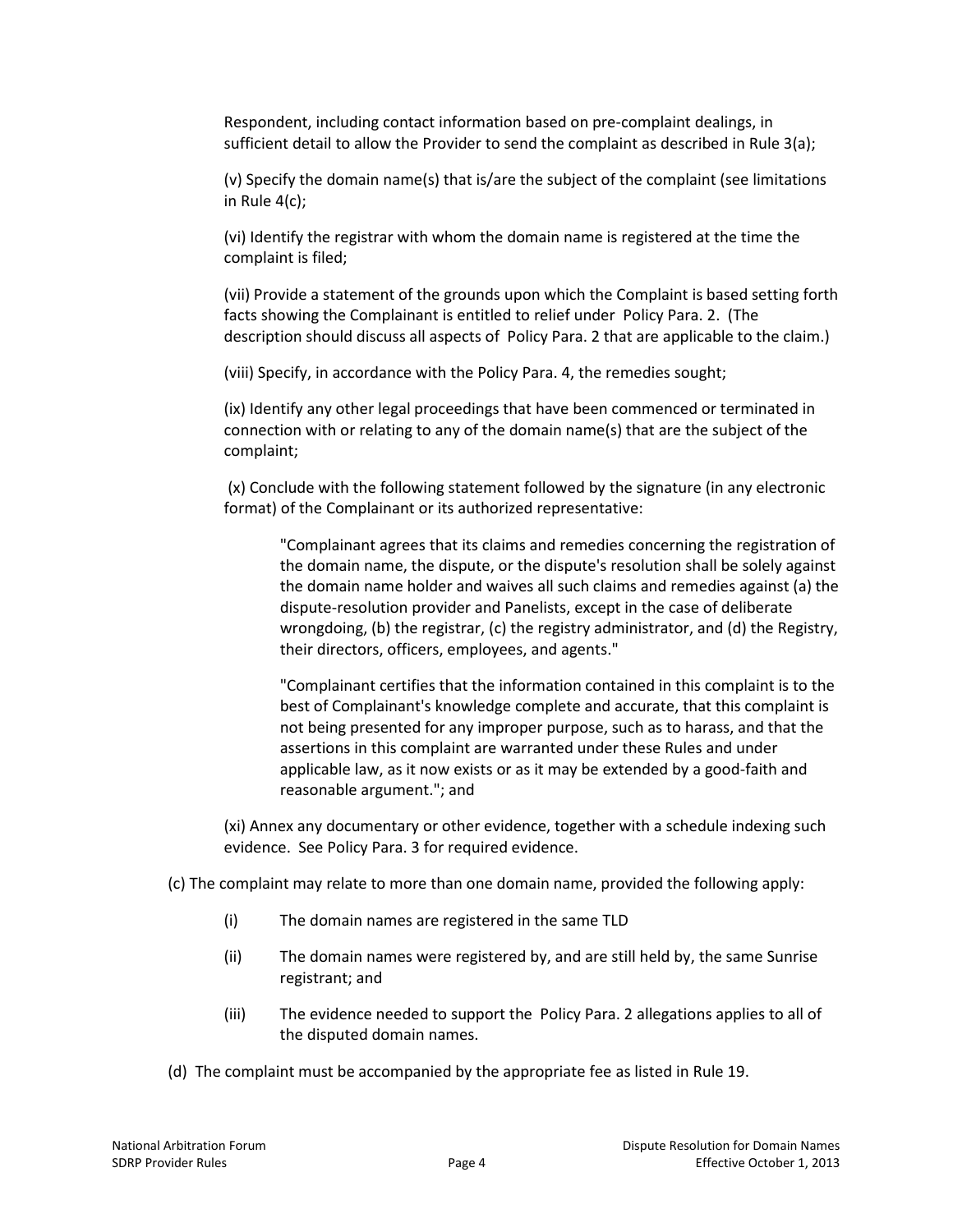(e) The complaint must be filed by the deadline provided in the SDRP Policy for the TLD at issue.

(e) The complaint may not exceed ten (10) pages.

(f) The complaint must be sent to the Forum by e-mail [\(domaindispute@adrforum.com\)](mailto:domaindispute@adrforum.com) or filed online through the Forum's online filing platform at [http://domains.adrforum.com,](http://domains.adrforum.com/) if available.

- (i) The complaint (as required by Rule  $4(b)(i)-(x)$ ) must be a separate file (file must not include Annexes from Rule 4(b)(xi)).
- (ii) All documents must be in a format as specified in Annex A to these Rules, unless approved by the Forum in advance.
- (iii) Individual files must not exceed the file size restrictions as set forth in Annex A to these Rules unless approved by the Forum in advance. The Annexes may be divided into multiple files as needed.
- (iv) No individual email, including attachments, may exceed the email size restrictions set forth in Annex A to these Rules unless approved by the Forum in advance. Multiple emails may be used to transmit a single set of complaint documents; the subject line of each email relating to a single complaint must reference the fact that multiple emails have been sent (refer to Annex A for suggested wording)
- (v) The Forum may rename electronic files compatible with internal naming conventions, for ease of internal and Panelist use.

(g) Multiple Respondents and Whois Privacy.

- (i) A complaint shall be filed against a single Respondent. If complainant alleges that multiple domain names are actually held by the same Respondent, such an allegation and corresponding evidence must be supplied with the complaint or amended complaint.
- (ii) Where, at filing, the Whois record for the registration of one or more domain names at issue reflects a privacy or proxy service, the Registry will have an opportunity during the request for a lock (Rule 5(a)) to notify the Forum of the underlying Registrant and/or to update the Whois record. The complainant will be notified of the option to split the complaint into multiple filings, or to make a multiple respondent argument per Rule 4(g)(i).

## **5. Locking the Domain Name, Administrative Review and Notification of Complaint**

(a) The Provider shall request the Registry to lock the domain name and maintain the status quo, per Policy Para. 5, within one (1) Business Day of the receipt of the complainant's filing fee (see Rule 19). The Registry may notify the Provider of any underlying registrant information if a privacy or proxy service is involved. The Registry shall respond to the Provider's request, confirming the lock and providing any underlying Registrant contact information, within two (2) Business Days.

(b) The Provider shall review the complaint for administrative compliance with the Policy and these Rules within two (2) Business Days from receipt of the confirmation from the Registry. If the Provider finds the complaint to be administratively deficient, it shall promptly notify the Complainant of the nature of the deficiencies identified. The Complainant shall have five (5)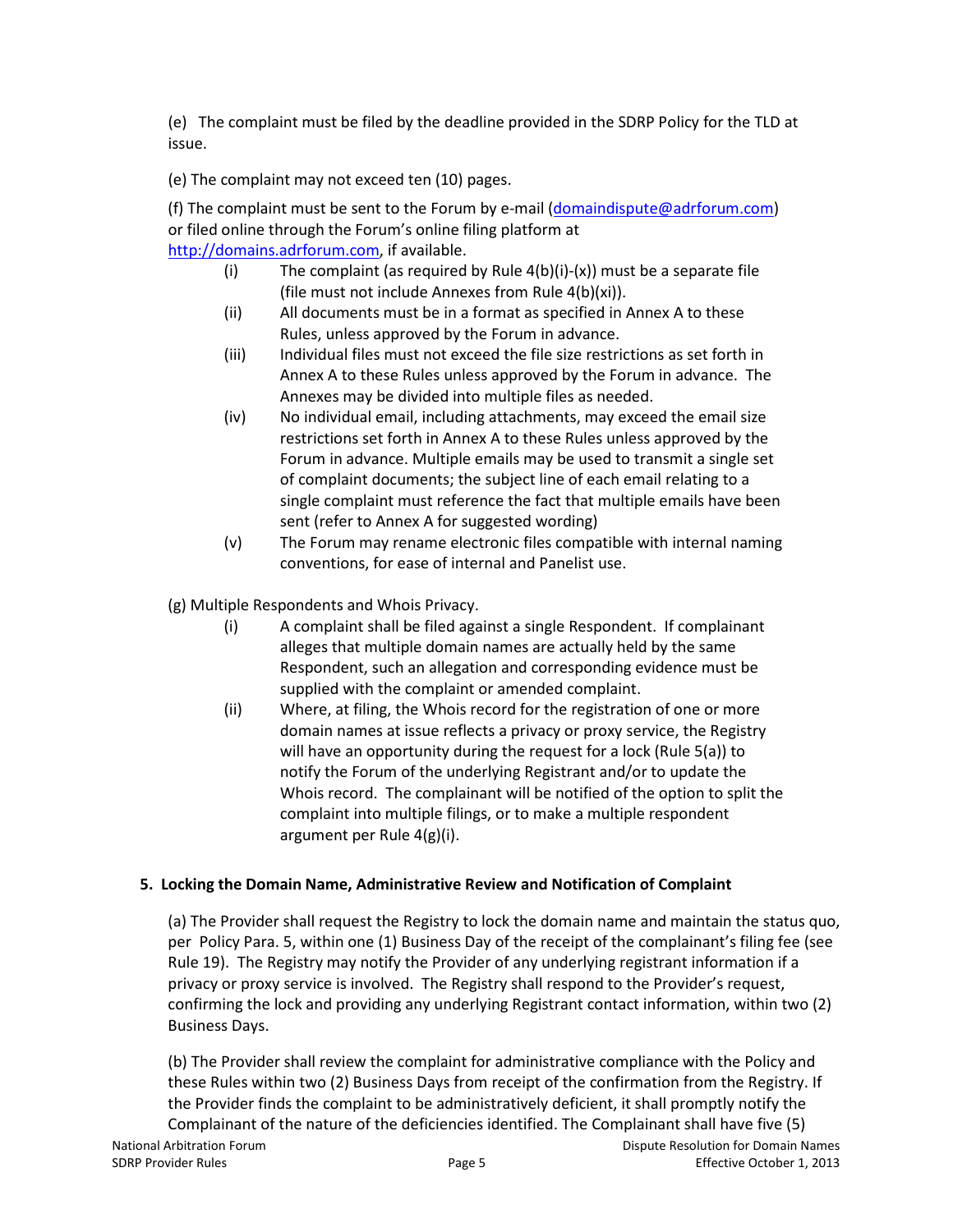Calendar days within which to correct any such deficiencies, after which the administrative proceeding will be deemed withdrawn without prejudice to submission of a different complaint by Complainant.

(c) Once the complaint is compliant, the Provider shall provide the complaint, including any annexes, electronically to the Respondent and shall send written notice of the complaint to the Respondent, in the manner prescribed by Rule 3(a), within three (3) Calendar days.

(d) The date of commencement of the administrative proceeding shall be the date on which the Provider completes its responsibilities under Rule 3(a) in connection with sending the complaint to the Respondent.

(e) The Provider shall immediately notify the Complainant, the Respondent, the applicable registrar(s), and the Registry of the date of commencement of the administrative proceeding.

### **6. The Response**

(a) Within fourteen (14) Calendar days of the date of commencement of the administrative proceeding the Respondent shall submit a response to the Provider, with a copy to the Complainant, at the email address specified in Rule 4(b), in English.

(b) The response, including any annexes, shall be submitted in electronic form and shall:

(i) Respond specifically to the statements and allegations contained in the complaint and include any and all bases for the Respondent (domain-name holder) to retain registration and use of the disputed domain name;

(ii) Provide the name, postal and e-mail addresses, and the telephone and telefax numbers of the Respondent (domain-name holder) and of any representative authorized to act for the Respondent in the administrative proceeding;

(iii) Specify the preferred e-mail address(es) the Respondent wishes the Provider and Complainant to use for case-related communication;

(iv) Identify any other legal proceedings that have been commenced or terminated in connection with or relating to any of the domain name(s) that are the subject of the complaint;

(v) Conclude with the following statement followed by the signature (in any electronic format) of the Respondent or its authorized representative:

"Respondent certifies that the information contained in this Response is to the best of Respondent's knowledge complete and accurate, that this Response is not being presented for any improper purpose, such as to harass, and that the assertions in this Response are warranted under these Rules and under applicable law, as it now exists or as it may be extended by a good-faith and reasonable argument."; and

(vi) Annex any documentary or other evidence upon which the Respondent relies, together with a schedule indexing such documents.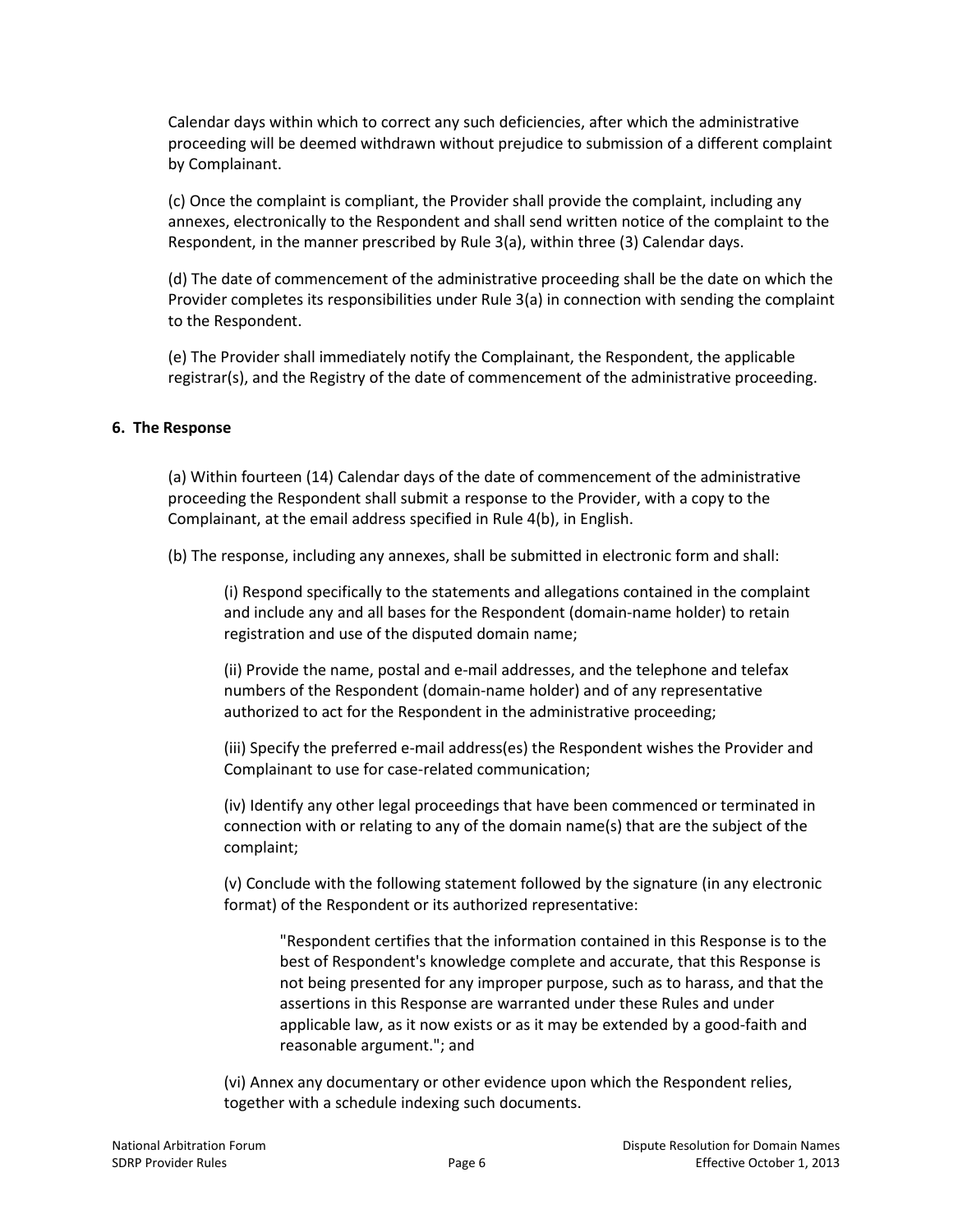(c) At the request of the Respondent, the Provider may, in exceptional cases, extend the period of time for the filing of the response. The period may also be extended by written stipulation between the Parties, provided the stipulation is approved by the Provider.

(d) If a Respondent does not submit a response, in the absence of exceptional circumstances, the Panelist shall decide the dispute based upon the complaint.

- (e) The response may not exceed ten (10) pages.
- (f) The method used by the Forum to communicate to the Respondent will be:
	- (i) the e-mail address listed in the registrar's Whois at the time the complaint is filed; or
	- (ii) the e-mail address(es) provided by Respondent to the Forum.

(g) The response must be sent to the Forum by e-mail [\(domaindispute@adrforum.com\)](mailto:domaindispute@adrforum.com) or filed online through the Forum's online filing platform at http://domains.adrforum.com.

- (i) The response (see sub-paragraph (b) above) must be a separate file (file must not include Annexes);
- (ii) All documents must be in a format as specified in Annex A to these Rules, unless approved by the Forum in advance;
- (iii) Individual files must not exceed the file size restrictions as set forth in Annex A to these Rules unless approved by the Forum in advance. The Annexes may be divided into multiple files as needed;
- (iv) No individual email, including attachments, may exceed the email size restrictions set forth in Annex A to these Rules unless approved by the Forum in advance; multiple emails may be used to transmit a single set of Response documents; and
- (v) The Forum may rename electronic files compatible with internal naming conventions, for ease of internal and Panelist use.

## **7. Extensions and Stays**

- (a) Extensions for Filing a Response
	- (i) Rule 6(c) provides that the Respondent may request additional time to Submit a response, or may be given additional time if the parties stipulate to an extension and the Forum approves. Any request by the Respondent for an extension or any joint request by the parties for an extension must:
		- 1. be electronically Submitted in writing to the Forum (or via the Forum's portal), copying the other party, within the time for the Response to be Submitted;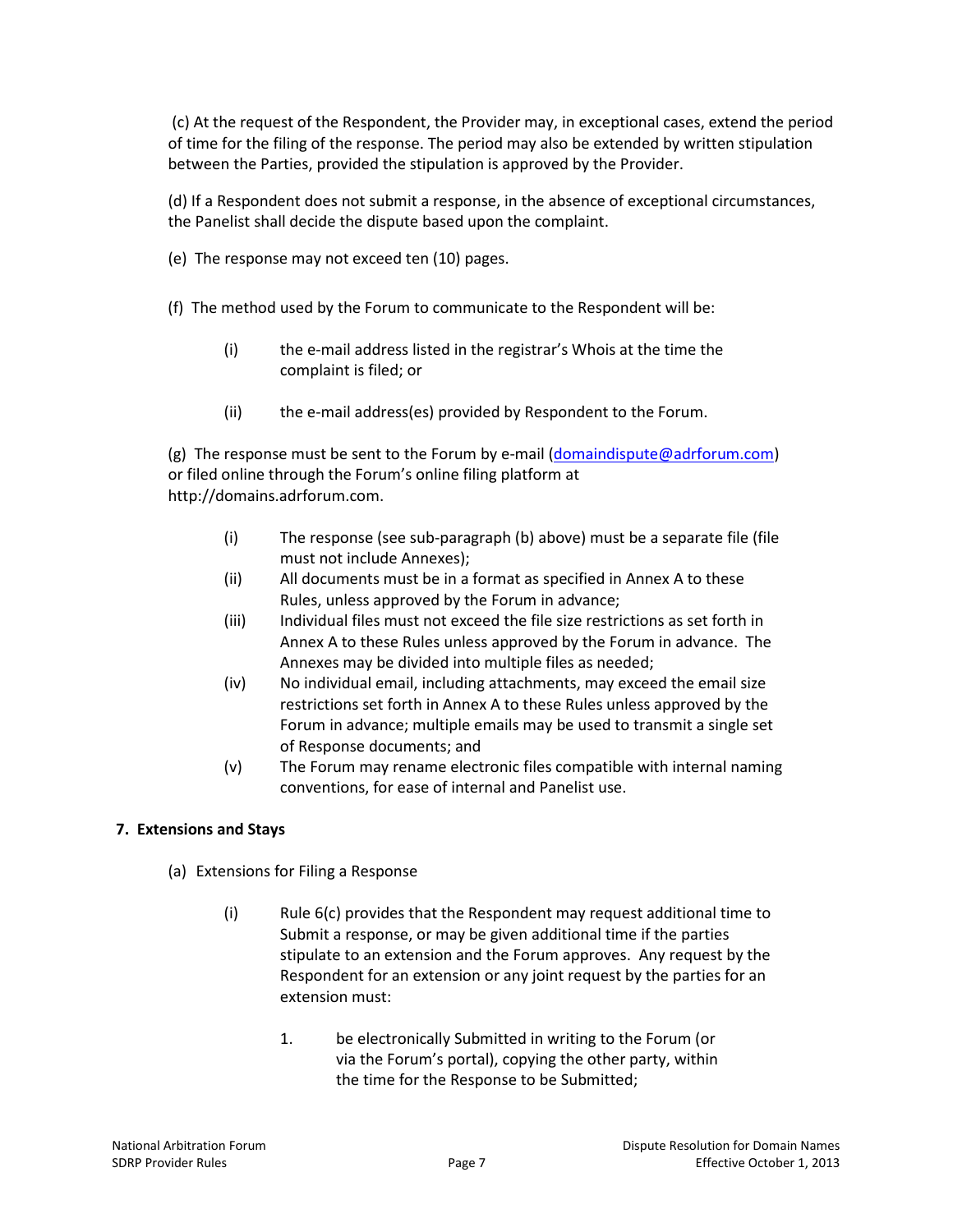- 2. state the exceptional circumstances warranting the request for an extension;
- 3. state the length of the extension being requested (no more than twenty (20) additional Calendar Days); and
- 4. be Submitted with an extension fee (see Rule 19 regarding fees).
- (ii) The Forum may exercise its discretion in determining whether exceptional circumstances exist warranting an extension and if so, the length of the extension. No request for an extension will be approved if any of the conditions set forth in Rule 7(a) have not been performed.
- (b) Stays of the Administrative Proceeding
	- (i) Parties may jointly request a stay for a one-time period of forty-five (45) Calendar Days, provided that both Parties have agreed to the stay in writing and that the Parties electronically Submit the signed agreement to the Forum (a submission via the Forum's portal, if available, will be accepted); an electronic signature (refer to Annex A) will be accepted. This request may be granted at the discretion of the Forum. A Model Form is available on the Forum's website: http:/[/domains.adrforum.com;](http://domains.adrforum.com/) and

Prior to expiration of the Stay, at least one party must request in writing (or via the Forum's portal) that the case be reinstated. Absent this written request, the Forum will automatically dismiss the case without prejudice.

## **8**. **Withdrawal**

- (a) Prior to Commencement
	- (i) Before the five (5) Calendar Day deficiency period described in Rule 5(b) expires, the Complainant may withdraw the complaint without prejudice. A withdrawal request must be Submitted to the Forum in writing and be signed by the Complainant. An electronic signature (refer to Annex A) will be accepted. Upon the Forum's receipt of the withdrawal request, the complaint will be withdrawn without prejudice and the administrative proceeding will be terminated;
	- (ii) The Complainant may re-initiate a proceeding, which was properly withdrawn pursuant to Rule 8(a)(i), within thirty (30) Calendar Days, provided the deadline for filing an SDRP complaint for the TLD at issue has not expired. A re-initiation fee of one hundred dollars (\$100 USD) must accompany the request to re-initiate the proceeding; and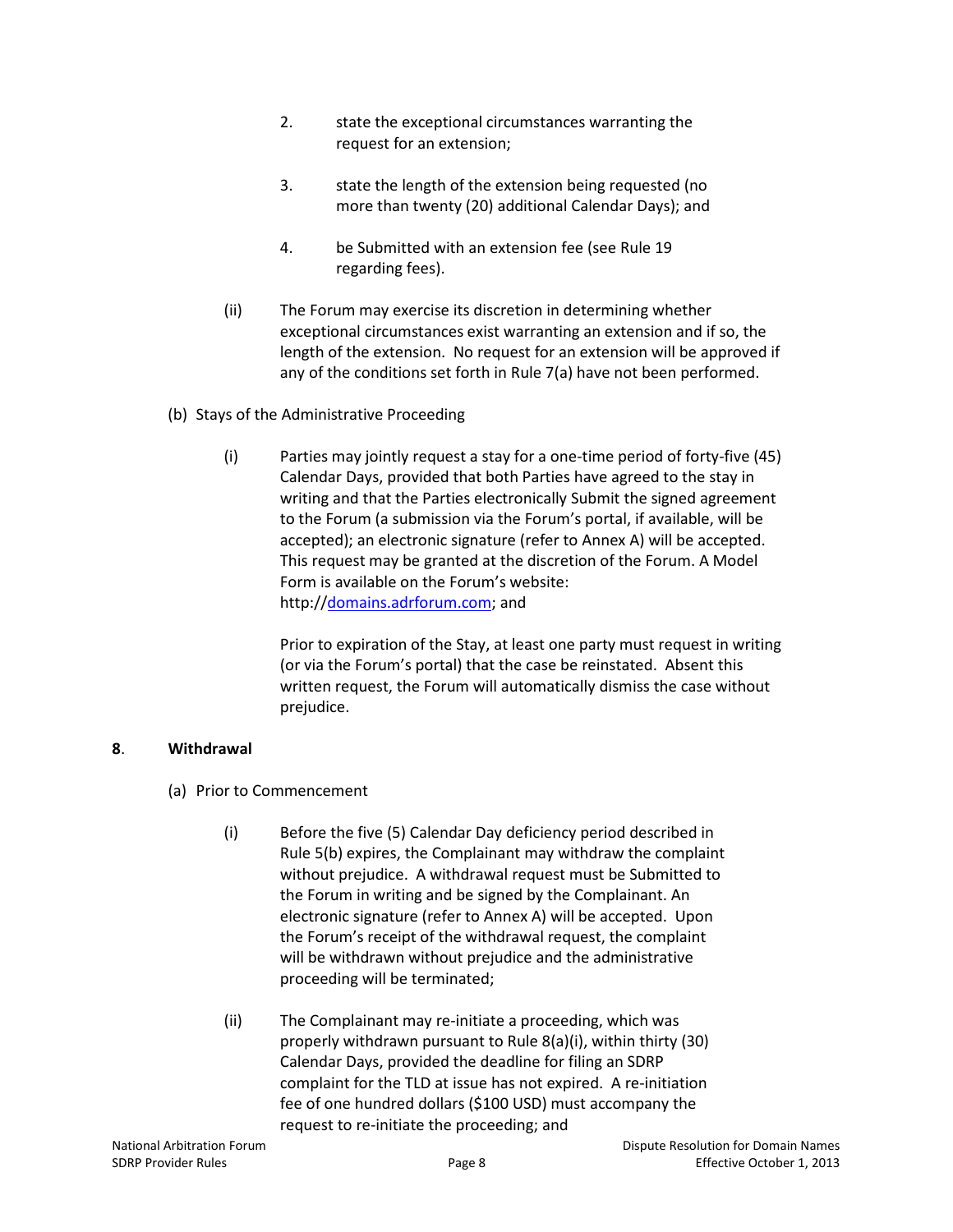- (iii) If the Complaint was withdrawn pursuant to Rule  $8(a)(i)$  and if the Complainant does not re-initiate the Complaint at the end of thirty (30) Days, a subsequent Complaint will be treated as a new complaint and must be accompanied by payment of the appropriate fees.
- (b) After Commencement:
	- (i) After commencement, but before the Forum has received a Response that complies with Rule 6, the complaint may be withdrawn by the Complainant. The withdrawal request must be Submitted to the Forum in writing and signed by the Complainant; an electronic signature (refer to Annex A) will be accepted. A complaint dismissed by the Forum pursuant to Rule 8(b)(i) will be dismissed without prejudice unless the Complainant requests a dismissal with prejudice in the initial request; and
	- (ii) At any time before a decision is published, the complaint may be withdrawn pursuant to a joint request made by both parties. The withdrawal request must be Submitted to the Forum in writing and signed by both Parties; electronic signatures (refer to Annex A) will be accepted. A complaint dismissed by the Forum pursuant to Rule 8(b)(ii) will be dismissed with prejudice unless the parties stipulate the dismissal will be without prejudice.
- (c) The complaint cannot be withdrawn after a Panelist decision is communicated to the Parties, the Registry, and the Registrar.

## **9. Submission of other Written Statements and Documents; No Amendment to the Complaint**

- (a) A party may Submit additional written statements and documents to the Forum and the opposing party(s) within five (5) Calendar Days after the date the Response was received by the Forum, or, if no Response has been filed, the last date the Response was due to be received by the Forum.
- (b) Each additional submission pursuant to Rule 9(a) must:
	- (i) be timely received by the Forum;
	- (ii) not exceed five (5) pages;
	- (iii) be accompanied by an additional submission fee (see Fee Table in Rule 19)
	- (iv) copy the opposing party(s) (or be Submitted via the Forum's portal); and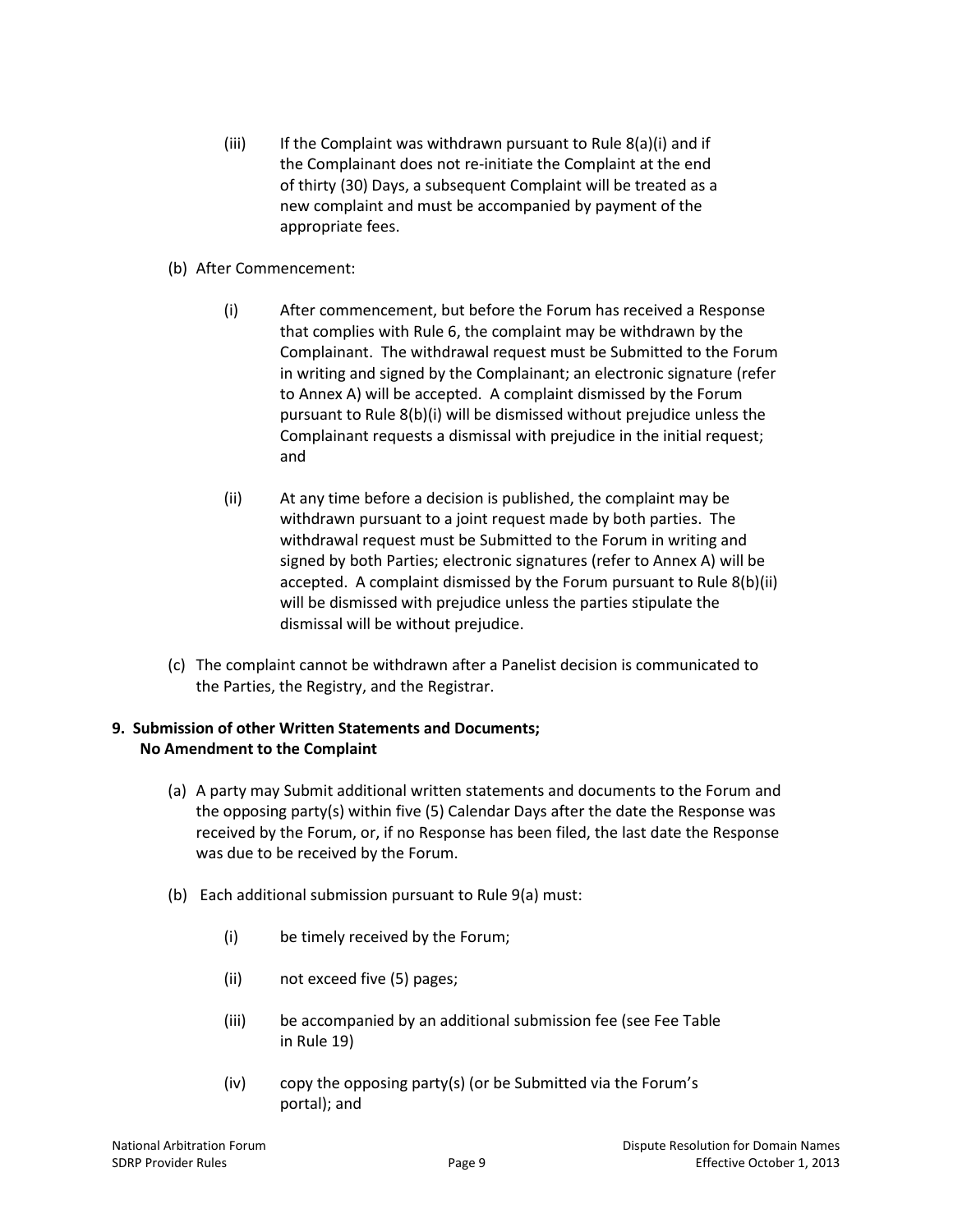- (v) be Submitted electronically to the case coordinator and/or to [domaindispute@adrforum.com](mailto:domaindispute@adrforum.com) or uploaded through the Forum's online portal.
- (c) The party(s) not filing the original additional submission under 9(a) may file additional written statements and documents to the Forum within five (5) Calendar Days after the date the original additional submission was received by the Forum.
- (d) Each additional submission pursuant to Rule 9(c) must:
	- (i) be timely received by the Forum;
	- (ii) not exceed five (5) pages;
	- (iii) copy the opposing party(s) (or be Submitted via the Forum's portal; and
	- (iv) be Submitted electronically to the case coordinator and/or to domaindispute@adrforum.com.
- (e) Each party is limited to one additional submission under either 9(a) or 9(c), but not both.
- (f) Additional submissions must not amend the complaint or response.

### **10. The Record of the Administrative Proceeding.**

The complaint (Rule 4), response (Rule 6), and additional written statements and documents (Rule 9) constitute the complete record to be considered by the Panelist.

### **11. Appointment of the Panelist**

(a) The Forum shall appoint a single Panelist within five (5) Calendar days of whichever is later:

- (i) the Response period under Rule 6 elapses without a Response;
- (ii) the receipt of a Response under Rule 6; or
- (iii) any Additional Submission compliant with Rule 9.

(b) The Forum shall maintain and publish a list of Panelists and their qualifications to which any party will be directed on the Forum's web site, [http://domains.adrforum.com.](http://domains.adrforum.com/) The Forum will appoint a Panelist from this list and will notify the Parties of the name of the Panelist assigned and the date on which a decision, absent exceptional circumstances, is expected.

### **12. Impartiality and Independence**

(a) A Panelist shall be impartial and independent and shall have, before accepting appointment, disclosed to the Provider any circumstances giving rise to justifiable doubt as to the Panelist's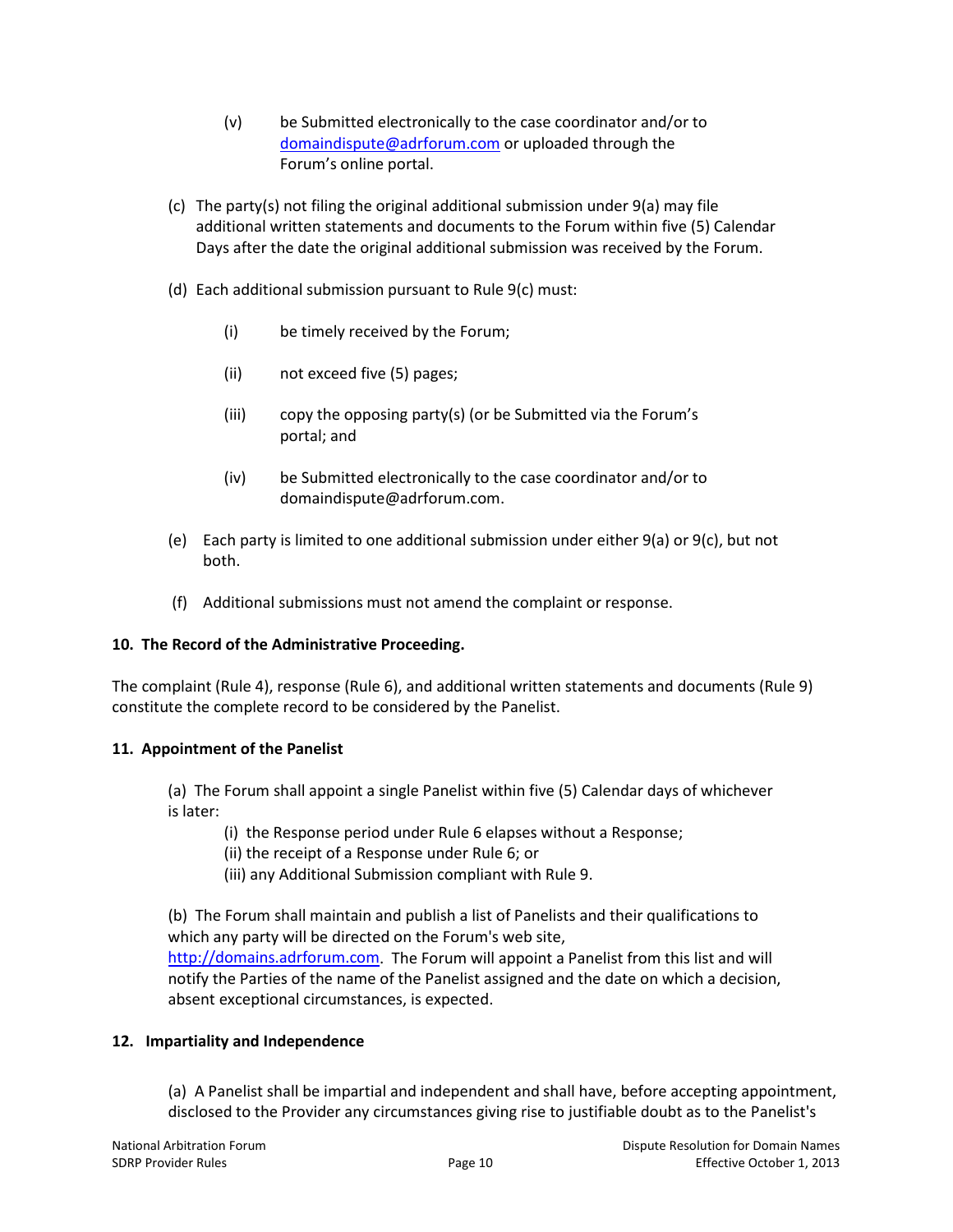impartiality or independence. If, at any stage during the administrative proceeding, new circumstances arise that could give rise to justifiable doubt as to the impartiality or independence of the Panelist, that Panelist shall promptly disclose such circumstances to the Provider. In such event, the Provider shall have the discretion to appoint a substitute Panelist.

(b) All Forum Panelists will take an oath to be neutral and independent.

(c) A Panelist will be disqualified if circumstances exist that create a conflict of interest or cause the Panelist to be unfair and biased, including but not limited to the following:

- (i) The Panelist has a personal bias or prejudice concerning a party or personal knowledge of disputed evidentiary facts;
- (ii) The Panelist has served as an attorney to any party or the Panelist has been associated with an attorney who has represented a party during that association;
- (iii) The Panelist, individually or as a fiduciary, or the Panelist's spouse or minor child residing in the Panelist's household, has a direct financial interest in a matter before the Panelist;
- (iv) The Panelist or the Panelist's spouse, or a person within the third degree of relationship to either of them, or the spouse of such a person:
	- (1) Is a party to the proceeding, or an officer, director, or trustee of a Party; or
	- (2) Is acting as a lawyer or representative in the proceeding.

(d) A party may challenge the selection of an Panelist, provided that a decision has not already been published, by filing with the Forum a written request stating the circumstances and specific reasons for the disqualification.

(e) A request to challenge must be filed in writing with the National Arbitration Forum within two (2) Business Days of the date of receipt of the notice of the selection.

(f) Provided a decision has not already been published by the selected Panelist, the Forum will promptly review the challenge and determine whether circumstances exist requiring Panelist disqualification in accord with this rule. A Forum ruling on Panelist disqualification is final.

(g) No Party or anyone acting on its behalf may have any unilateral communication with the Panelist. All communications between a Party and the Panelist or the Provider shall be made to a case coordinator appointed by the Forum.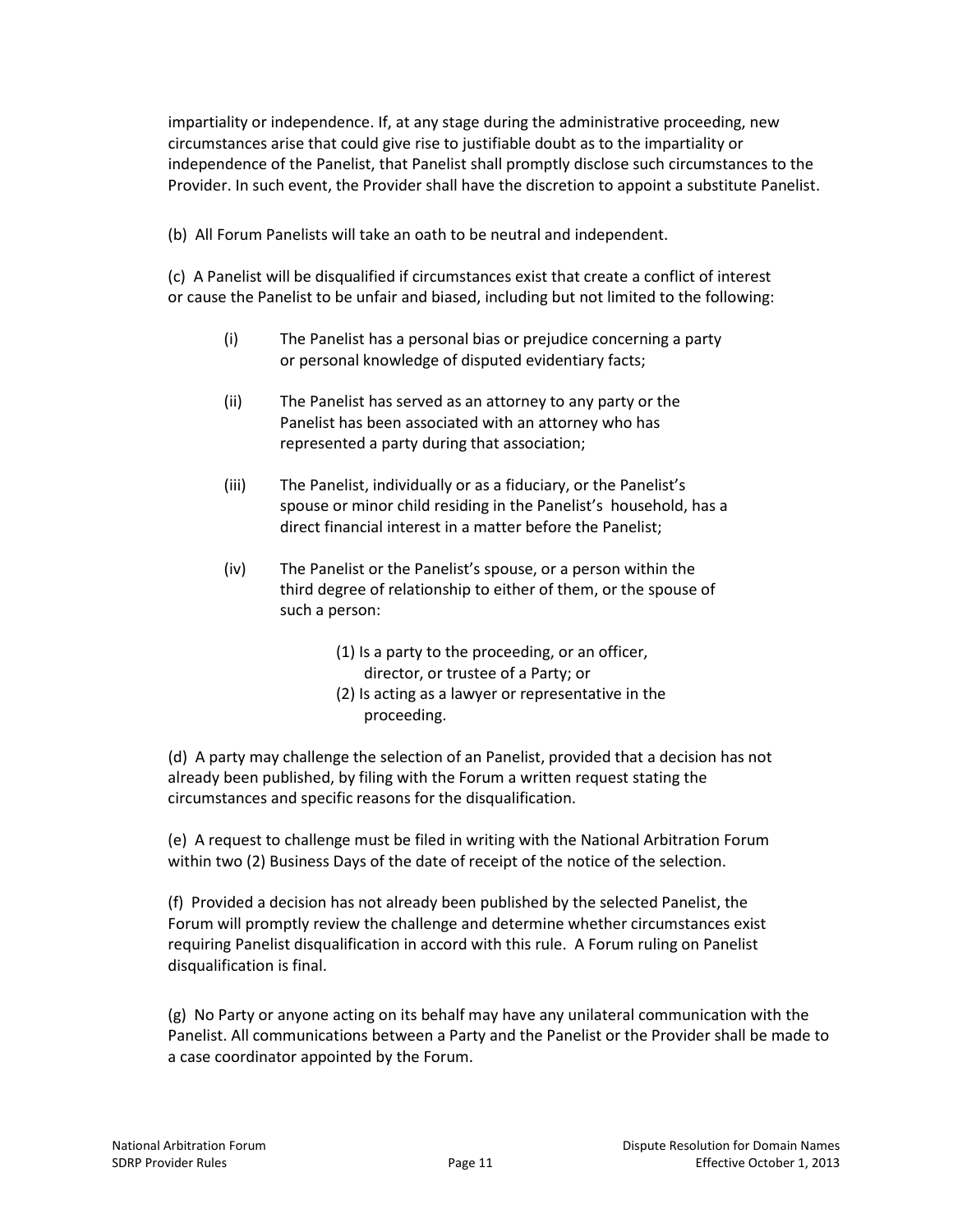## **13. General Powers of the Panelist**

(a) The Panelist shall conduct the administrative proceeding in such manner as it considers appropriate in accordance with the Policy and these Rules.

(b) In all cases, the Panelist shall ensure that the Parties are treated with equality and that each Party is given a fair opportunity to present its case.

(c) The Panelist shall ensure that the administrative proceeding takes place with due expedition. It may, at the request of a Party or on its own motion, extend, in exceptional cases, a period of time fixed by these Rules or by the Panelist.

(d) The Panelist shall determine the admissibility, relevance, materiality and weight of the evidence.

## **14. Default**

(a) In the event that a Party, in the absence of exceptional circumstances, does not comply with any of the time periods established by these Rules or the Panelist, the Panelist shall proceed to a decision on the complaint.

(b) If a Party, in the absence of exceptional circumstances, does not comply with any provision of, or requirement under, these Rules or any request from the Panelist, the Panelist shall draw such inferences therefrom as it considers appropriate.

### **15. Panelist Decisions**

(a) A Panelist shall decide a complaint on the basis of the statements and documents submitted and in accordance with the Policy, these Rules and any rules and principles of law that it deems applicable.

(b) In the absence of exceptional circumstances, the Panelist shall forward its decision on the complaint to the Provider within five (5) Business Days of its appointment pursuant to Rule 11.

(c) The Panelist's decision shall be in writing, provide the reasons on which it is based (in summary format, if preferred, under Policy Para. 5(d)), indicate the date on which it was rendered and identify the name of the Panelist.

(d) If the Panelist concludes that the dispute is not within the scope of one of the causes of action listed in Policy Para. 2 , it shall so state.

(e) Panelist decisions will be of a length that the Panelist deems appropriate.

### **16. Communication of Decision to Parties**

Within three (3) Calendar days after receiving the decision from the Panelist, the Provider shall communicate the full text of the decision to each Party, the applicable registrar, and the Registry. The Decision will be published on the Provider's website.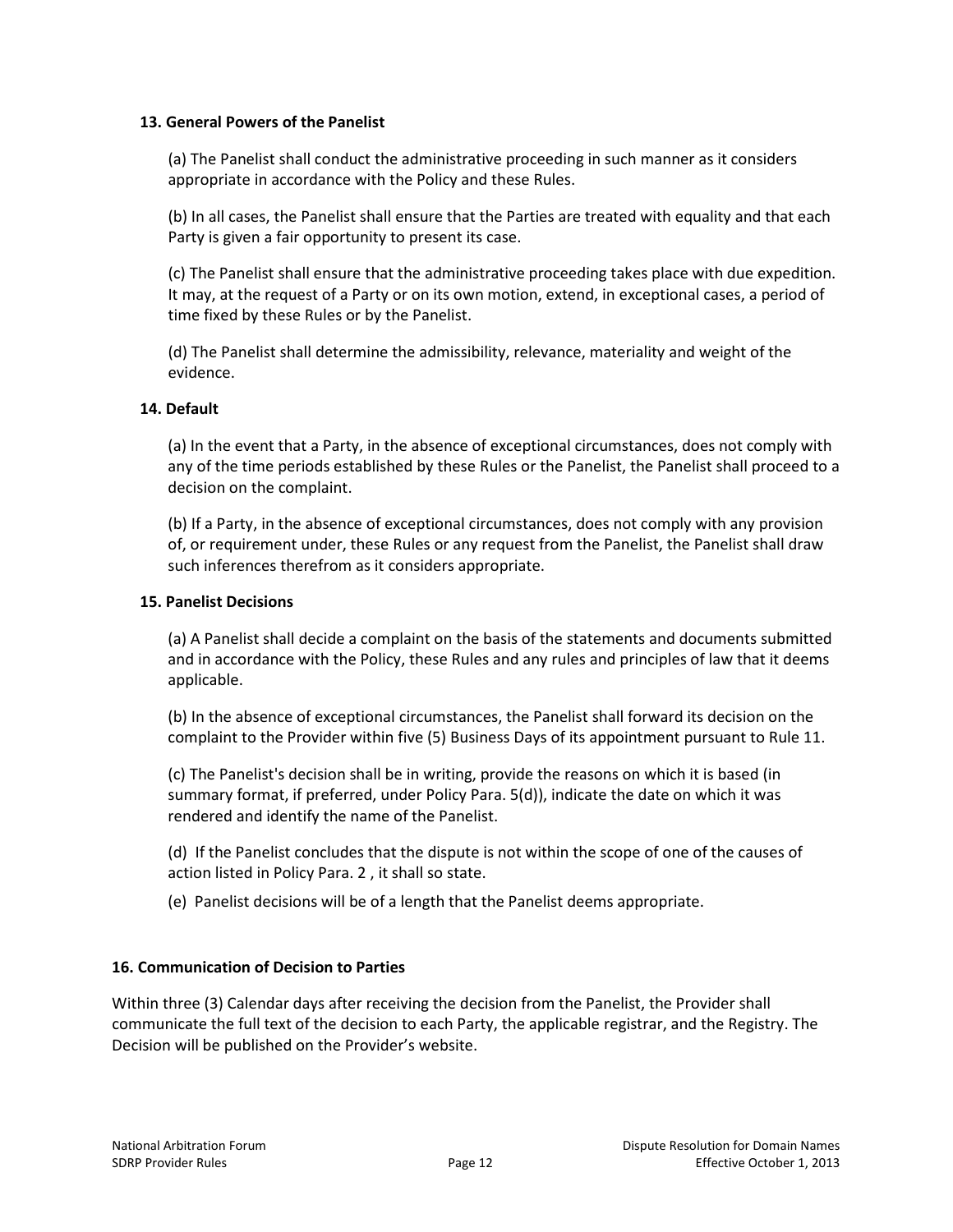# **17. Correction of Clerical Mistakes**

Clerical mistakes or clerical errors in the Panelist's decision arising from oversight or omission by the Panelist may be corrected by the Forum.

## **18. Conclusion of the Proceedings.**

Once the Panelist's decision is issued, the case is closed with the Forum. No further submissions or requests will be considered.

## **19. Fees (U.S. Dollars)**

| (a)                                             |                                  |                  |
|-------------------------------------------------|----------------------------------|------------------|
| Fee Type                                        | Amount                           | Paid by          |
| Filing Fee (Rule 4)                             |                                  |                  |
| 1-2 Domain Names<br>$\bullet$                   | Filing Fees are based on the     |                  |
|                                                 | TLD and are available at: [link] | Complainant      |
| <b>Each Additional Domain Name</b><br>$\bullet$ | \$100                            |                  |
| Extension Fee (Rule 7(a))                       | \$50                             | Respondent       |
| Additional Submission Fee (Rule 9)              | \$200                            | First submitting |
|                                                 |                                  | party            |
| Re-initiation Fee (Rule 8)                      | \$100                            | Complainant      |

(b) No action shall be taken on a complaint until the Forum has received from Complainant the initial fee.

(c) If any request is submitted without the required fee, the request shall be considered incomplete.

(d) If the Forum has not received the filing fee within five (5) Calendar days of receiving the complaint, the complaint shall be deemed withdrawn and the administrative proceeding terminated.

(e) Fees to be paid to the Forum as provided in these Rules must be paid in U.S. Dollars and are non-refundable.

(f) Payment shall be made in one of the following forms:

- (i) Credit card (via email or the Forum's secure, online filing platform);
- (ii) Certified check; or
- (iii) Personal/business check.

(g) If any form of payment is cancelled, stopped, returned unpaid or dishonored, without prior written authorization from the Forum, the Forum reserves the right to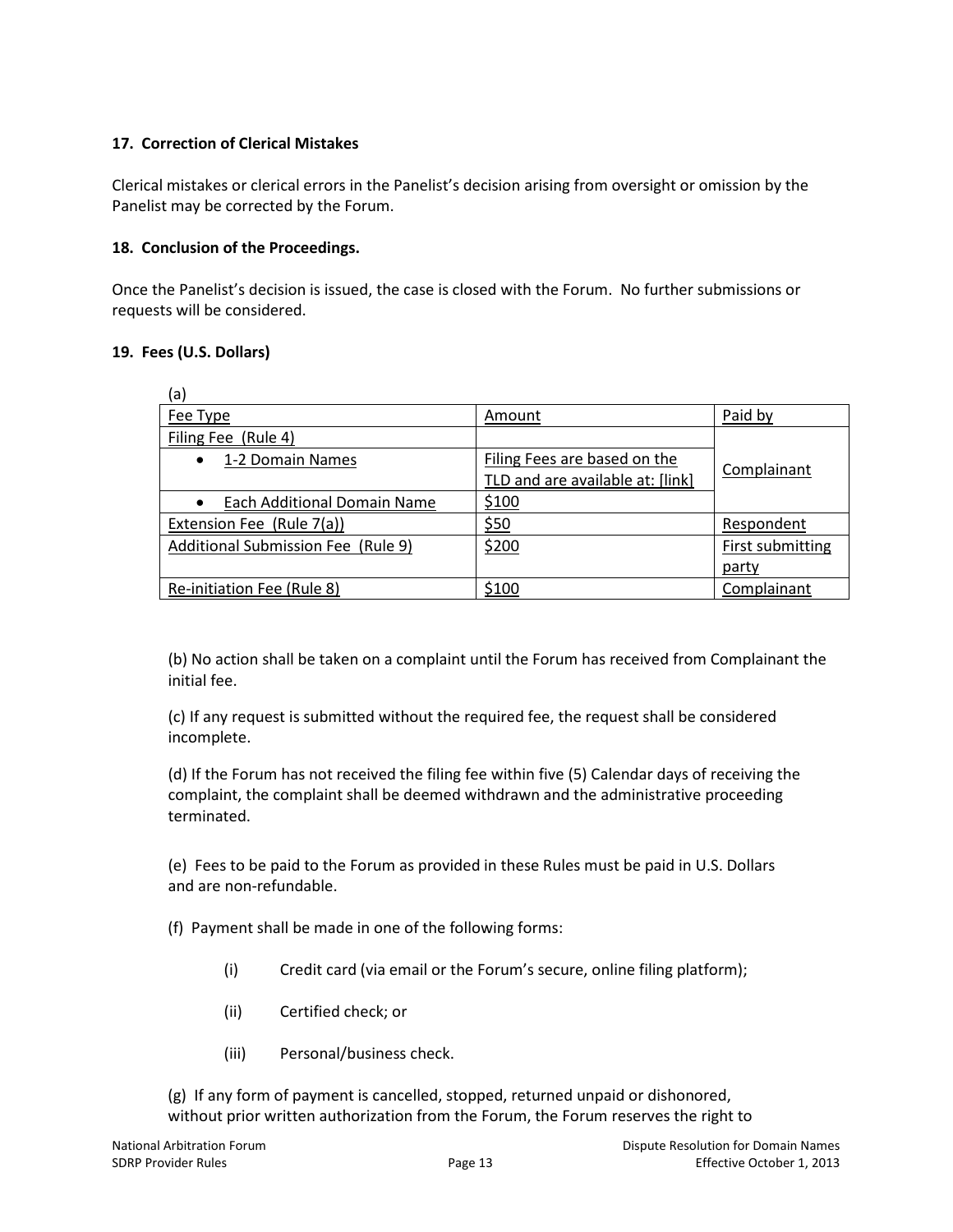charge a service fee of fifty (\$50) for each cancelled, stopped, returned or dishonored payment.

### **20. Settlement or Other Grounds for Termination**

(a) If, before the Panelist's decision, the Parties agree on a settlement, the Panelist shall terminate the administrative proceeding.

(b) If, before the Panelist's decision is made, it becomes unnecessary or impossible to continue the administrative proceeding for any reason, the Panelist shall terminate the administrative proceeding, unless a Party raises justifiable grounds for objection within a period of time to be determined by the Panelist.

### **21. Effect of Court Proceedings**

(a) In the event of any legal proceedings initiated prior to or during an administrative proceeding in respect of a domain name dispute that is the subject of the complaint, the Panelist shall have the discretion to decide whether to suspend or terminate the administrative proceeding.

(b) In the event that a Party initiates any legal proceedings during the pendency of an administrative proceeding in respect of a domain name dispute that is the subject of the complaint, it shall promptly notify the Panelist and the Provider.

### **22. Exclusion of Liability**

Except in the case of deliberate wrongdoing, neither the Provider nor an Panelist shall be liable to a Party for any act or omission in connection with any administrative proceeding under these Rules.

### **23. Amendments**

The version of these Rules in effect at the time of the submission of the complaint to the Provider shall apply to the administrative proceeding commenced thereby.

### **24. Effective Date**

These Rules apply to all cases filed on or after October 1, 2013.